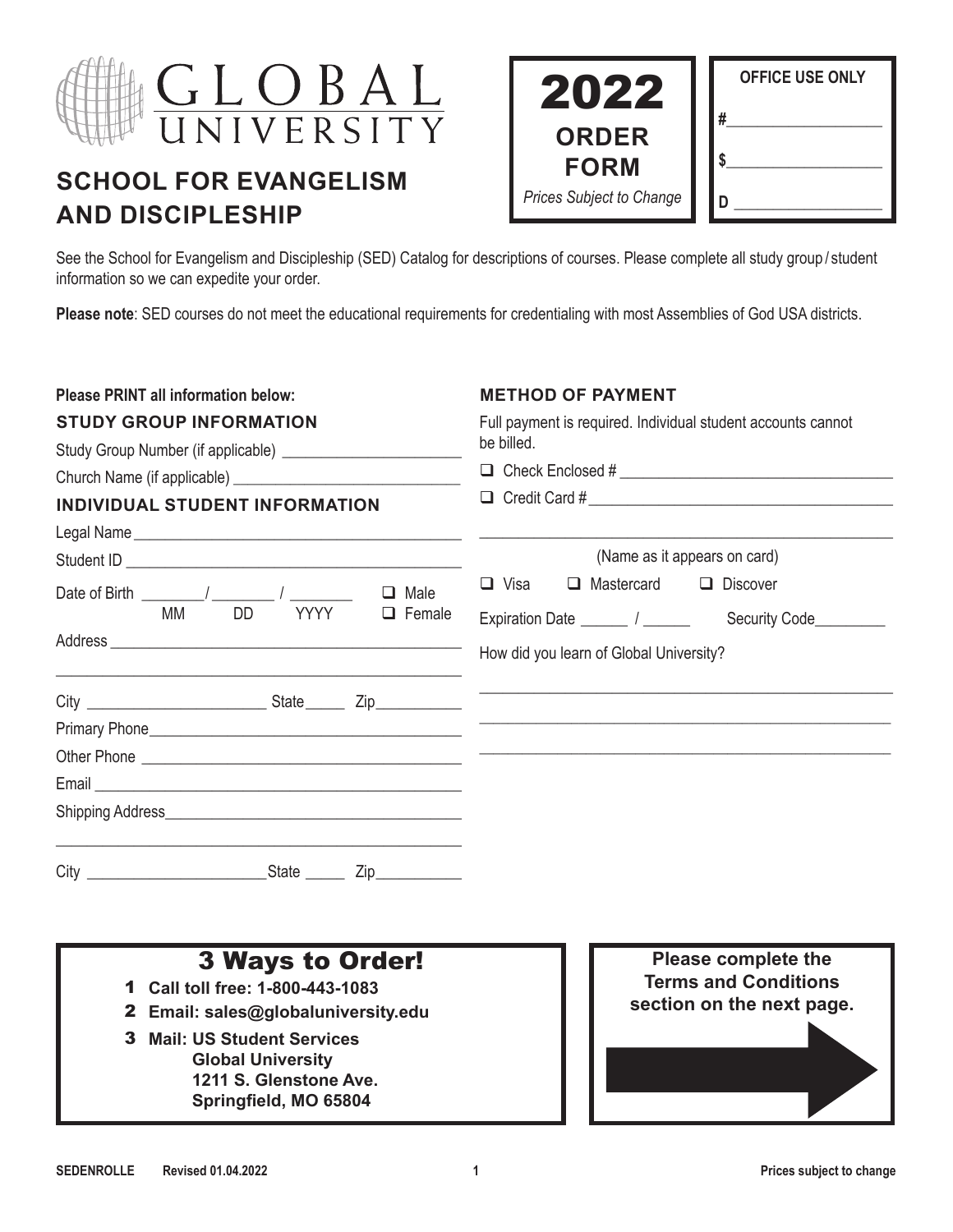# **TERMS AND CONDITIONS**

#### **School for Evangelism and Discipleship (SED) Cancellation and Refund Policy**

We strive to develop instructional materials and programs that will be completely satisfactory to the students who enroll with us. However, if it is necessary for you to withdraw from a course, the following refund policy will apply:

- 1. No refund of the application fee will be made after five (5) business days.
- 2. All material sales are final, no refunds will be given.

Please report any discrepancies with the order within thirty (30) days of the invoice date.

#### **Acknowledgement and Agreement**

I understand and agree to the above-stated policies of Global University. I understand that my completion of SED studies does not guarantee my acceptance in any position by any church or organization. I agree that it is my responsibility to verify the applicability of these materials toward my educational goal.

|                          | Signature<br>Date and the state of the state of the state of the state of the state of the state of the state of the state of the state of the state of the state of the state of the state of the state of the state of the state of the s |
|--------------------------|---------------------------------------------------------------------------------------------------------------------------------------------------------------------------------------------------------------------------------------------|
|                          | <b>SHIPPING AND HANDLING</b>                                                                                                                                                                                                                |
|                          |                                                                                                                                                                                                                                             |
|                          | <b>Shipping and Handling Charges</b>                                                                                                                                                                                                        |
| <b>Study Groups</b>      |                                                                                                                                                                                                                                             |
|                          |                                                                                                                                                                                                                                             |
|                          | Expedited Processing: \$25.00 for each student who requires their final grades, transcript, etc. to be expedited. \$                                                                                                                        |
| <b>Individual Orders</b> |                                                                                                                                                                                                                                             |
|                          | Standard shipping (5-9 business days) \$5.00 per course up to 3 courses<br>(\$15.00 per course in addition to standard shipping for Alaska, Hawaii, Guam, and Puerto Rico)\$                                                                |
|                          | FedEx Ground (2-5 business days) \$10.00 per course up to 3 courses<br>(\$15.00 per course in addition to standard shipping for Alaska, Hawaii, Guam, and Puerto Rico)\$                                                                    |
|                          | For orders of more than 3 courses, please call 1-800-443-1083 ext. 2436 for shipping and handling cost . \$                                                                                                                                 |
|                          | <b>Additional Rush Charges</b>                                                                                                                                                                                                              |
|                          | FedEx 2nd Day \$35.00 in addition to standard shipping                                                                                                                                                                                      |
|                          | FedEx Next Day \$50.00 in addition to standard shipping<br>This shipping method not available for Alaska, Hawaii, Guam & Puerto Rico) \$                                                                                                    |
|                          |                                                                                                                                                                                                                                             |
|                          | Donations to assist Global University with ministry costs (Any donation, large or small, is greatly appreciated) \$                                                                                                                         |
|                          |                                                                                                                                                                                                                                             |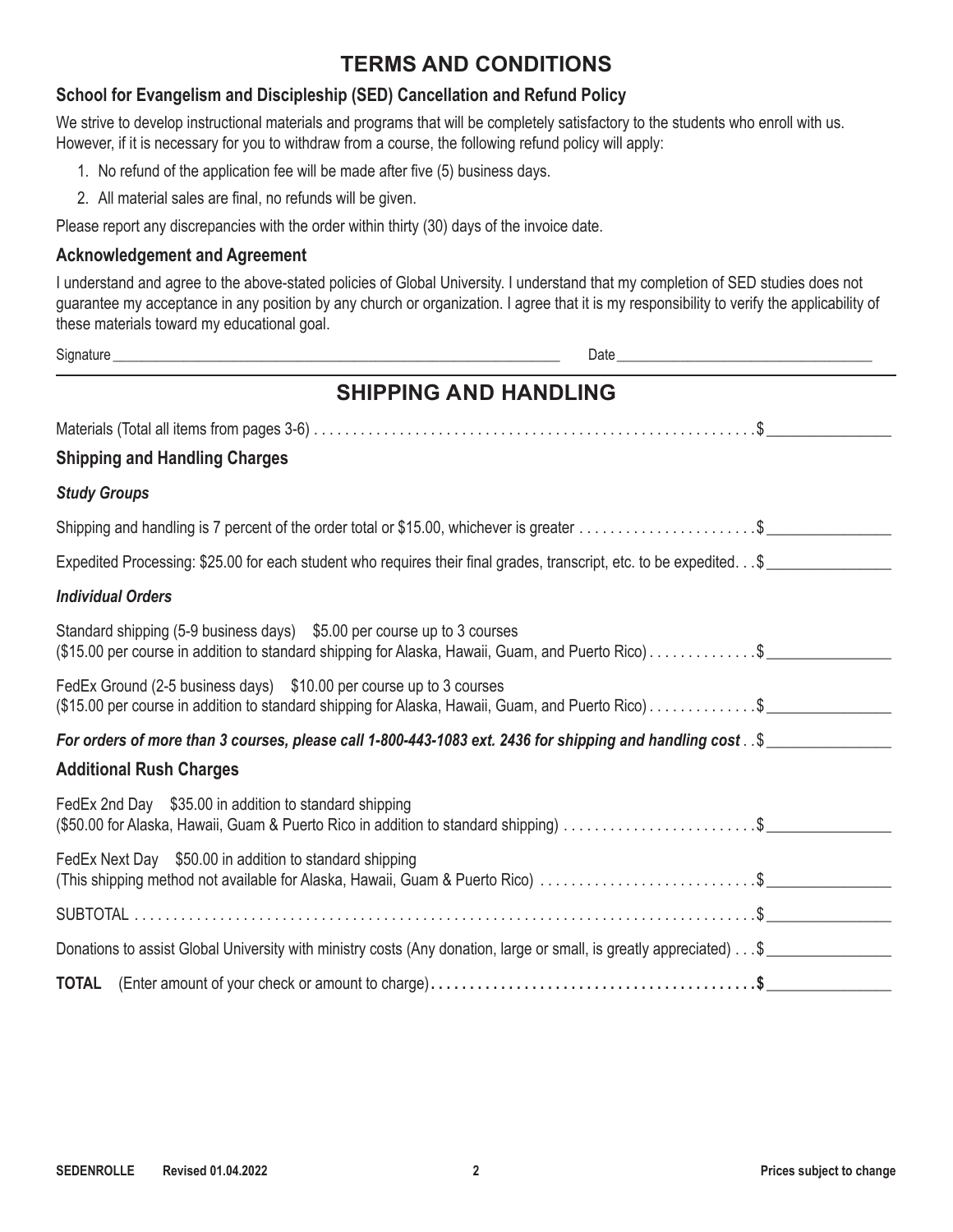**• Enter order quantities for each line in the far left column. Enter the total amount for each page at the bottom of the far right column.** 

**• Order total and shipping and handling can be calculated on page 2 of this form.**

| Quantity $\vert$ Course # | <b>Course Title</b>                                  | <b>Product Number</b>  | Price   |
|---------------------------|------------------------------------------------------|------------------------|---------|
|                           | <b>Christian Life Series</b>                         |                        |         |
| L0000                     | Christian Life Unit Evaluation Answer Keys (5th ed.) | L0000E-30              | \$6.50  |
|                           | Unit 1                                               |                        |         |
| L1110                     | Book 1: Your New Life (11th ed.)                     | L1110E-90              | \$6.00  |
|                           | Instructor's Guide                                   | L1110E-40              | \$8.00  |
| L2120                     | Book 2: Your Bible (8th ed.)                         | L2120E-90              | \$6.00  |
|                           | Instructor's Guide                                   | L2120E-40              | \$8.00  |
| L3130                     | Book 3: Who Jesus Is (7th ed.)                       | L3130E-90              | \$6.00  |
|                           | Instructor's Guide                                   | L3130E-40              | \$8.00  |
| L4140                     | Book 4: The Church (8th ed.)                         | L4140E-90              | \$6.00  |
|                           | Instructor's Guide                                   | L4140E-40              | \$8.00  |
| L5150                     | Book 5: Personal Evangelism (5th ed.)                | L5150E-90              | \$6.00  |
|                           | Instructor's Guide                                   | L5150E-40              | \$8.00  |
| L6160                     | Book 6: Bible Ethics (5th ed.)                       | L6160E-90              | \$6.00  |
|                           | Instructor's Guide                                   | L6160E-40              | \$8.00  |
|                           | Unit 2                                               |                        |         |
| L1210                     | Book 7: When You Pray (6th ed.)                      | L1210E-90              | \$6.00  |
|                           | Instructor's Guide                                   | L1210E-40              | \$8.00  |
| L2220                     | Book 8: How to Study the Bible (3rd ed.)             | L2220E-90              | \$6.00  |
|                           | Instructor's Guide                                   | L2220E-40              | \$8.00  |
| L3230                     | Book 9: Your Helpful Friend (6th ed.)                | L3230E-90              | \$6.00  |
|                           | Instructor's Guide                                   | L3230E-40              | \$8.00  |
| L4240                     | Book 10: Christian Worship (4th ed.)                 | L4240E-90              | \$6.00  |
|                           | Instructor's Guide                                   | L4240E-40              | \$8.00  |
| L5250                     | Book 11: Christian Workers (4th ed.)                 | L5250E-90              | \$6.00  |
|                           | Instructor's Guide                                   | L5250E-40              | \$8.00  |
| L6260                     | Book 12: Marriage and the Home (6th ed.)             | L6260E-90              | \$6.00  |
|                           | Instructor's Guide                                   | L6260E-40              | \$8.00  |
|                           | Unit 3                                               |                        |         |
| L1310                     | Book 13: God's Design-Your Choice (6th ed.)          | L1310E-90              | \$6.00  |
|                           | Instructor's Guide                                   | L1310E-40              | \$8.00  |
| L2320                     | Book 14: John's Gospel (8th ed.)                     | L2320E-90              | \$6.00  |
|                           | Instructor's Guide                                   | L2320E-40              | \$8.00  |
| L3330                     | Book 15: We Believe (8th ed.)                        | L3330E-90              | \$6.00  |
|                           | Instructor's Guide                                   | L3330E-40              | \$8.00  |
| L4340                     | Book 16: What Churches Do (5th ed.)                  | L4340E-90              | \$6.00  |
|                           | Instructor's Guide                                   | L4340E-40              | \$8.00  |
| L5350                     | Book 17: The Teaching Ministry (4th ed.)             | L5350E-90              | \$6.00  |
|                           | Instructor's Guide                                   | L5350E-40              | \$8.00  |
| L6360                     | Book 18: The Christian in the Community (6th ed.)    | L6360E-90              | \$6.00  |
|                           | Instructor's Guide                                   | L6360E-40              | \$8.00  |
|                           | <b>Complete Christian Life Series</b>                |                        |         |
|                           | Christian Life Series Boxed Set (18 books)           | L9999E-90              | \$85.00 |
|                           |                                                      | <b>Total for Page:</b> |         |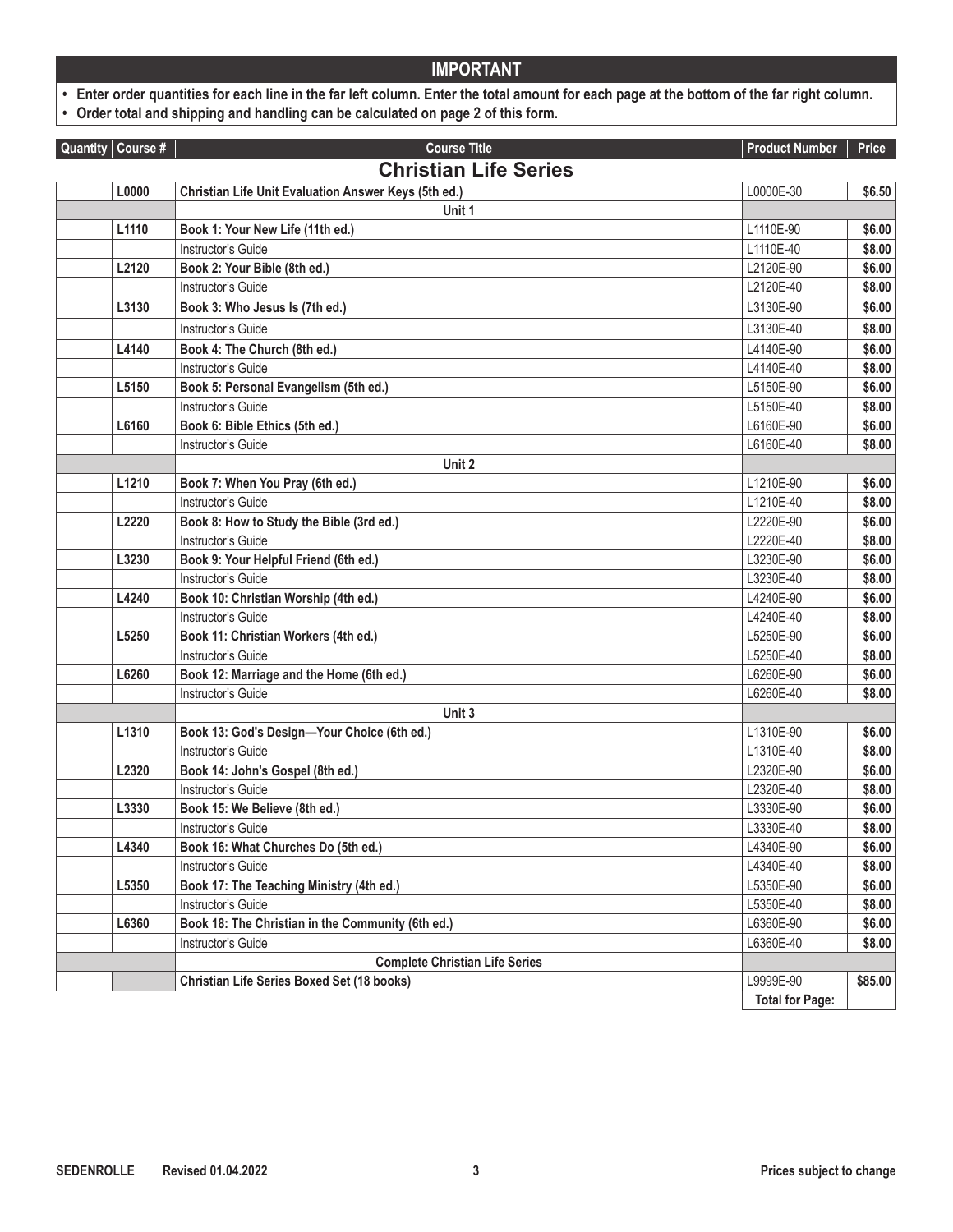**• Enter order quantities for each line in the far left column. Enter the total amount for each page at the bottom of the far right column.** 

**• Order total and shipping and handling can be calculated on page 2 of this form.**

| Quantity Course # | <b>Course Title</b>                                            | <b>Product Number</b>  | Price              |
|-------------------|----------------------------------------------------------------|------------------------|--------------------|
|                   | <b>Christian Service Series</b>                                |                        |                    |
| <b>S0000</b>      | <b>Christian Service Unit Evaluation Answer Keys (5th ed.)</b> | S0000E-30              | \$6.50             |
|                   | Unit 1                                                         |                        |                    |
| S1111             | <b>Book 1: Christian Maturity</b>                              |                        |                    |
|                   | Independent-Study Textbook (4th ed.)                           | S1111E-90              | \$10.00            |
|                   | DVD - NTSC                                                     | S1111E-DN              | \$28.00            |
|                   | DVD - PAL                                                      | S1111E-DP              | \$28.00            |
| S2121             | Book 2: Kingdom, Power, and Glory                              |                        |                    |
|                   | Independent-Study Textbook (4th ed.)                           | S2121E-90              | \$10.00            |
|                   | DVD - NTSC                                                     | S2121E-DN              | \$28.00            |
|                   | DVD - PAL                                                      | S2121E-DP              | \$28.00            |
| S3131             | <b>Book 3: Cornerstones of Truth</b>                           |                        |                    |
|                   | Independent-Study Textbook (3rd ed.)                           | S3131E-90              | \$10.00            |
|                   | DVD - NTSC                                                     | S3131E-DN              | \$28.00            |
|                   | DVD - PAL                                                      | S3131E-DP              | \$28.00            |
| S4141             | Book 4: The Christian Church in Ministry                       |                        |                    |
|                   | Independent-Study Textbook (8th ed.)                           | S4141E-90              | \$10.00            |
|                   | DVD - NTSC                                                     | S4141E-DN              | \$28.00            |
|                   | DVD - PAL                                                      | S4141E-DP              | \$28.00            |
| S5151             | <b>Book 5: Spiritual Gifts</b>                                 |                        |                    |
|                   | Independent-Study Textbook (4th ed.)                           | S5151E-90              | \$10.00            |
|                   | DVD - NTSC                                                     | S5151E-DN              | \$28.00            |
|                   | DVD - PAL                                                      | S5151E-DP              | \$28.00            |
| S6161             | <b>Book 6: Solving Life's Problems</b>                         |                        |                    |
|                   | Independent-Study Textbook (3rd ed.)                           | S6161E-90              | \$10.00            |
|                   | DVD - NTSC                                                     | S6161E-DN              | \$28.00            |
|                   | DVD - PAL                                                      | S6161E-DP              | \$28.00            |
|                   | Unit 2                                                         |                        |                    |
| S1211             | <b>Book 7: Prayer and Worship</b>                              |                        |                    |
|                   | Independent-Study Textbook (4th ed.)                           | S1211E-90              | \$10.00            |
|                   | DVD - NTSC                                                     | S1211E-DN              | \$28.00            |
|                   | DVD - PAL                                                      | S1211E-DP              | \$28.00            |
| S2221             | Book 8: Tents, Temples, and Palaces                            |                        |                    |
|                   | Independent-Study Textbook (4th ed.)                           | S2221E-90              | \$10.00            |
|                   | DVD - NTSC                                                     | S2221E-DN              | \$28.00            |
|                   | DVD - PAL                                                      | S2221E-DP              | \$28.00            |
| S3231             | <b>Book 9: Alive in Christ</b>                                 |                        |                    |
|                   | Independent-Study Textbook (4th ed.)                           | S3231E-90              | \$10.00            |
|                   | DVD - NTSC                                                     | S3231E-DN              | \$28.00            |
|                   | DVD - PAL                                                      | S3231E-DP              | \$28.00            |
| S4241             | <b>Book 10: Starting New Churches</b>                          |                        |                    |
|                   | Independent-Study Textbook (2nd ed.)                           | S4241E-90              | \$10.00            |
|                   | DVD - NTSC                                                     | S4241E-DN              | \$28.00            |
|                   | DVD - PAL                                                      | S4241E-DP              | \$28.00            |
| S5251             | <b>Book 11: Preaching and Teaching</b>                         |                        |                    |
|                   | Independent-Study Textbook (3rd ed.)                           | S5251E-90              | \$10.00            |
|                   | DVD - NTSC<br>DVD - PAL                                        | S5251E-DN<br>S5251E-DP | \$28.00<br>\$28.00 |
| S6261             | Book 12: People, Tasks, and Goals                              |                        |                    |
|                   | Independent-Study Textbook (3rd ed.)                           | S6261E-90              | \$10.00            |
|                   |                                                                | <b>Total for Page:</b> |                    |
|                   |                                                                |                        |                    |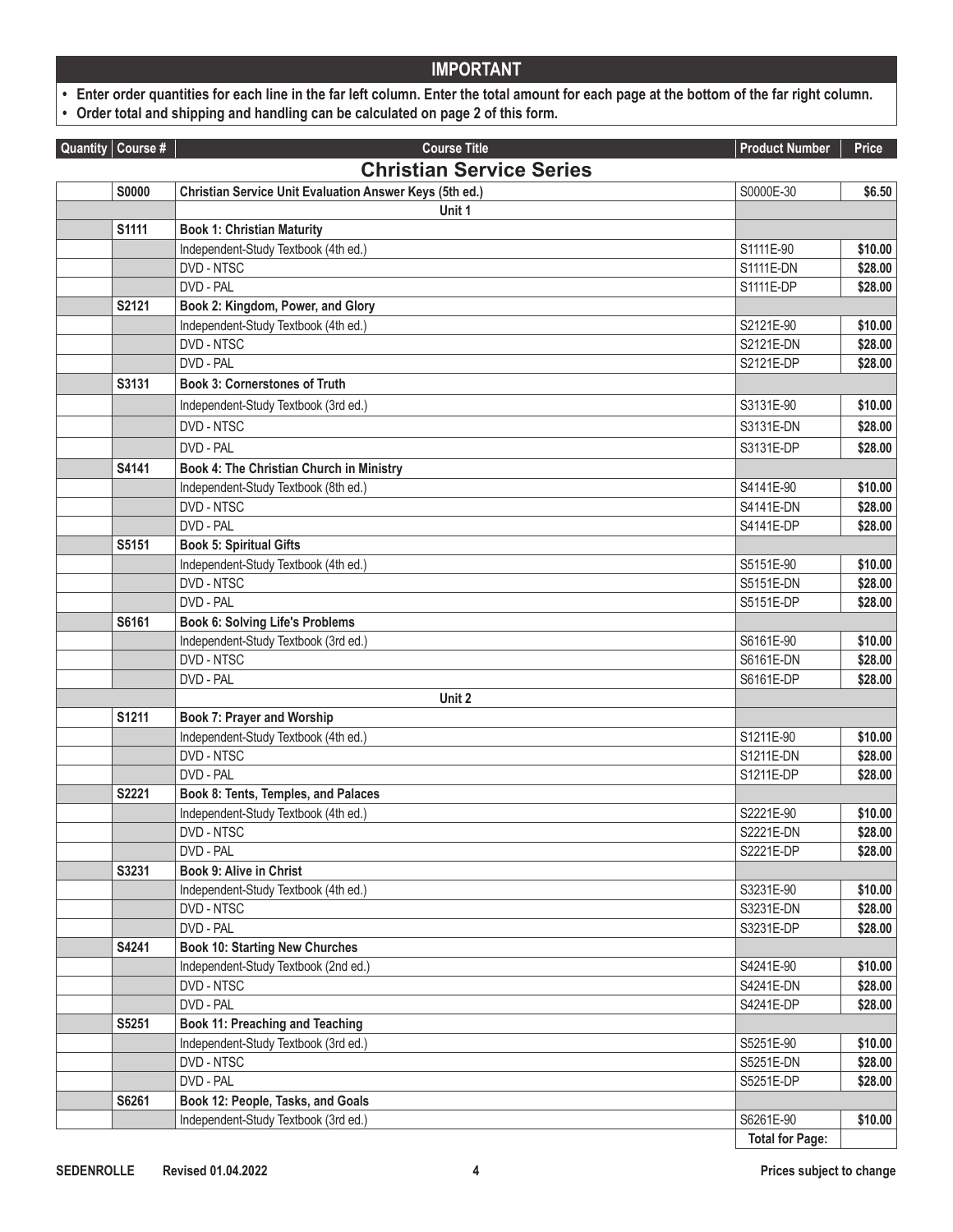**• Enter order quantities for each line in the far left column. Enter the total amount for each page at the bottom of the far right column.** 

**• Order total and shipping and handling can be calculated on page 2 of this form.**

| Quantity Course #                           | <b>Course Title</b>                                  | <b>Product Number</b> | Price    |  |
|---------------------------------------------|------------------------------------------------------|-----------------------|----------|--|
| <b>Christian Service Series (continued)</b> |                                                      |                       |          |  |
|                                             | Unit 3                                               |                       |          |  |
| S1311                                       | Book 13: The Responsible Christian                   |                       |          |  |
|                                             | Independent-Study Textbook (3rd ed.)                 | S1311E-90             | \$10.00  |  |
|                                             | DVD - NTSC                                           | S1311E-DN             | \$28.00  |  |
|                                             | DVD - PAL                                            | S1311E-DP             | \$28.00  |  |
| S2321                                       | Book 14: Understanding the Bible                     |                       |          |  |
|                                             | Independent-Study Textbook (5th ed.)                 | S2321E-90             | \$10.00  |  |
|                                             | DVD - NTSC                                           | S2321E-DN             | \$28.00  |  |
|                                             | DVD - PAL                                            | S2321E-DP             | \$28.00  |  |
| S3331                                       | Book 15: Counselor, Teacher, and Guide               |                       |          |  |
|                                             | Independent-Study Textbook (3rd ed.)                 | S3331E-90             | \$10.00  |  |
|                                             | DVD - NTSC                                           | S3331E-DN             | \$28.00  |  |
|                                             | DVD - PAL                                            | S3331E-DP             | \$28.00  |  |
| S4341                                       | <b>Book 16: Helping Christians Grow</b>              |                       |          |  |
|                                             | Independent-Study Textbook (2nd ed.)                 | S4341E-90             | \$10.00  |  |
|                                             | DVD - NTSC                                           | S4341E-DN             | \$28.00  |  |
|                                             | DVD - PAL                                            | S4341E-DP             | \$28.00  |  |
| S5351                                       | Book 17: Sharing the Good News                       |                       |          |  |
|                                             | Independent-Study Textbook (3rd ed.)                 | S5351E-90             | \$10.00  |  |
|                                             | DVD - NTSC                                           | S5351E-DN             | \$28.00  |  |
|                                             | DVD - PAL                                            | S5351E-DP             | \$28.00  |  |
| S6361                                       | <b>Book 18: Abundant Living</b>                      |                       |          |  |
|                                             | Independent-Study Textbook (3rd ed.)                 | S6361E-90             | \$10.00  |  |
|                                             | DVD - NTSC                                           | S6361E-DN             | \$28.00  |  |
|                                             | DVD - PAL                                            | S6361E-DP             | \$28.00  |  |
|                                             | <b>Complete Christian Service Series</b>             |                       |          |  |
|                                             | <b>Christian Service Series Boxed Set (18 books)</b> | S9999E-90             | \$144.00 |  |

#### **Evangelism**

| E0100 | The Great Questions of Life             |           |        |
|-------|-----------------------------------------|-----------|--------|
|       | <b>Study Guide</b>                      | E0100E-90 | \$2.50 |
|       | Instructor's Guide                      | E0100E-40 | \$3.25 |
| E0200 | <b>Highlights in the Life of Christ</b> |           |        |
|       | <b>Study Guide</b>                      | E0200E-90 | \$4.00 |
| E0400 | <b>Challenge to Encounter</b>           |           |        |
|       | <b>Study Guide</b>                      | E0400E-90 | \$4.00 |
| E0500 | We Hear from the Prophets               |           |        |
|       | <b>Study Guide</b>                      | E0500E-90 | \$4.00 |
|       | <i>Morld Viow</i>                       |           |        |

| <b>TUBER THE</b> |                                  |                        |        |
|------------------|----------------------------------|------------------------|--------|
| E1001            | <b>Is Jesus God? (Atheism)</b>   | E1001E-90              | \$4.00 |
| E1005            | I Am God (New Age)               | E1005E-90              | \$4.00 |
| E1008            | Absolutes or Not (Postmodernism) | E1008E-90              | \$4.00 |
|                  |                                  | <b>Total for Page:</b> |        |